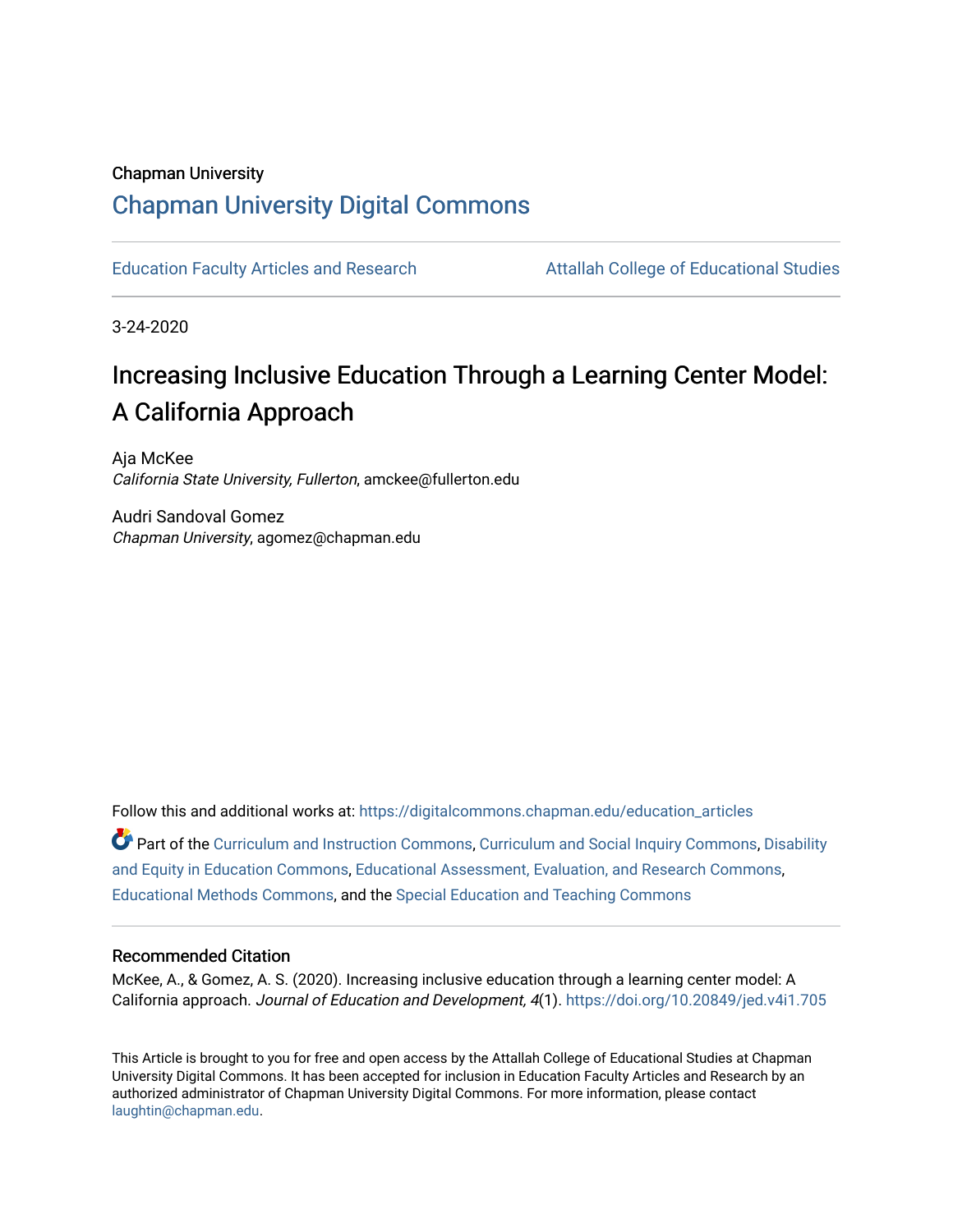# Increasing Inclusive Education Through a Learning Center Model: A California Approach

## **Comments**

This article was originally published in Journal of Education and Development, volume 4, issue 1, in 2020. <https://doi.org/10.20849/jed.v4i1.705>

## Creative Commons License



This work is licensed under a [Creative Commons Attribution 4.0 License](https://creativecommons.org/licenses/by/4.0/).

Copyright The authors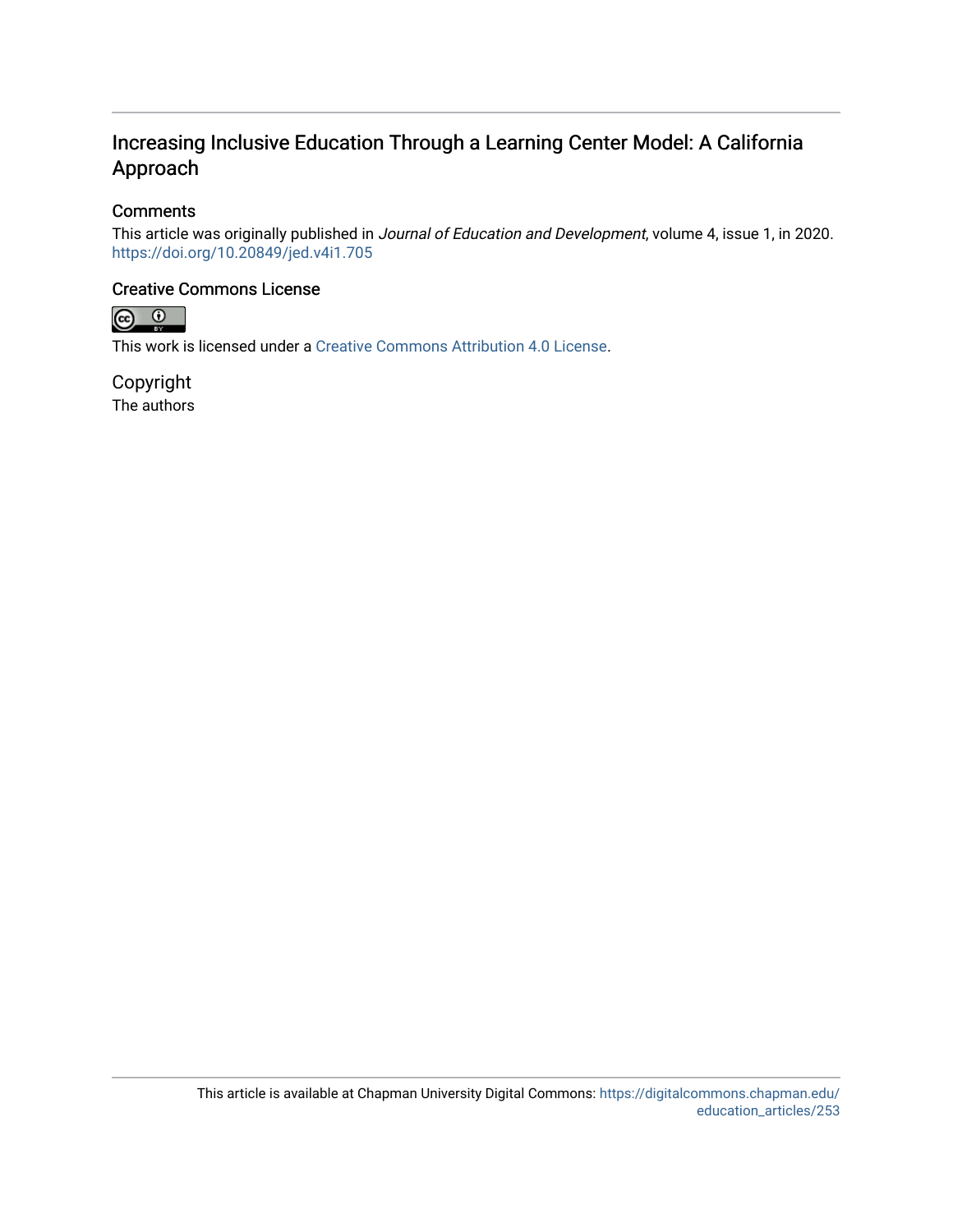# Increasing Inclusive Education Through a Learning Center Model: A California Approach

Aja McKee<sup>1</sup> & Audri Sandoval Gomez<sup>2</sup>

<sup>1</sup> College of Education, Department of Special Education, California State University, Fullerton, California, USA

<sup>2</sup> Attallah College of Educational Studies, Thompson Policy Institute on DisAbility, Chapman University, California, USA

Correspondence: Aja McKee, College of Education, California State University, Fullerton, California, USA. Tel: 194-9289-1530. E-mail: amckee@fullerton.edu

| Received: January 31, 2020 | Accepted: February 20, 2020 | Online Published: March 24, 2020           |
|----------------------------|-----------------------------|--------------------------------------------|
| doi:10.20849/jed.v4i1.705  |                             | URL: https://doi.org/10.20849/jed.v4i1.705 |

#### **Abstract**

Learning center models offer students with disabilities learning experiences in general education classrooms, while retaining support and services from special education personnel. The learning center approach examines existing educational perspectives, practices and structures, surrounding access to general education for students with disabilities. This study used a document analysis, a qualitative data method, to examine how two California school districts developed a learning center model to transform special education programming from segregated special education classrooms and practices to placement and access to general education. The findings inform educational programming for students with disabilities in the least restrictive environment, to comply with the American federal mandate. Findings suggest that the deep structure of educational practices complicated the ease of a change in practices for both general and special educators. However, the community approach of the learning center model, where all teachers assume the educational responsibilities for all students, forced these educators to be flexible, reexamine structures and practices, and challenge the ethos of traditional schooling.

**Keywords:** collaboration, inclusive education, special education, least restrictive environment

#### **1. Introduction**

With decades of research demonstrating the benefits of inclusive education (Allen & Slee, 2008; Causton-Theoharis, Theoharis, Cosier, & Orsati, 2011; Cosier & Ashby, 2016; Danforth, 2014; Daniel & King, 1997; Mastropieri et al., 1998; Waldron & McLeskey, 1998), our current educational system continues to foster the practice of segregation based on disability. Educational practices tend to focus on the medical model of disability (Valle & Connor, 2011), which concentrates on the impairment and deficits of an individual in an effort to develop an educational plan that will remediate these deficits or normalize the individual as much as possible. These practices have created further segregation for students with disabilities (SWD), specifically those with significant disabilities, at alarming rates (Cosier, Cardinal, & Gomez, 2018). In an effort to provide a more inclusive education for SWD, two California school districts developed learning center models (LCMs), which provided students the ability to receive special education services in the least restrictive environment (LRE) possible. This study seeks to examine the development of these LCMs which lends to in inclusive education for SWD within the two districts.

#### **2. Literature Review**

Inclusion or inclusive education is not defined in the law; therefore, it has been interpreted in a variety of ways within the literature. Based on a review of the literature, inclusion or inclusive education is when SWD (a) attend the same schools as their neighbors and peers without disabilities (Obiakor, Harris, Mutua, Rotatori, & Algozzine, 2012; Sailor & Skrtic, 1995); (b) are accepted, have a sense of belonging, and are a part of the community (Pearpoint & Forest, 1992) with zero-rejection and heterogeneous grouping (Sailor & Skrtic, 1995); (c) are provided equitable educational opportunities and support (Lipsky & Gartner, 1996); and (d) are full participants in all aspects of schooling (Loreman, Deppeler, & Harvey, 2010).

The philosophy of inclusion is based on the LRE requirement within 1990 Individuals with Disabilities Education Act (IDEA). IDEA is American legislation governing the education for students with disabilities. The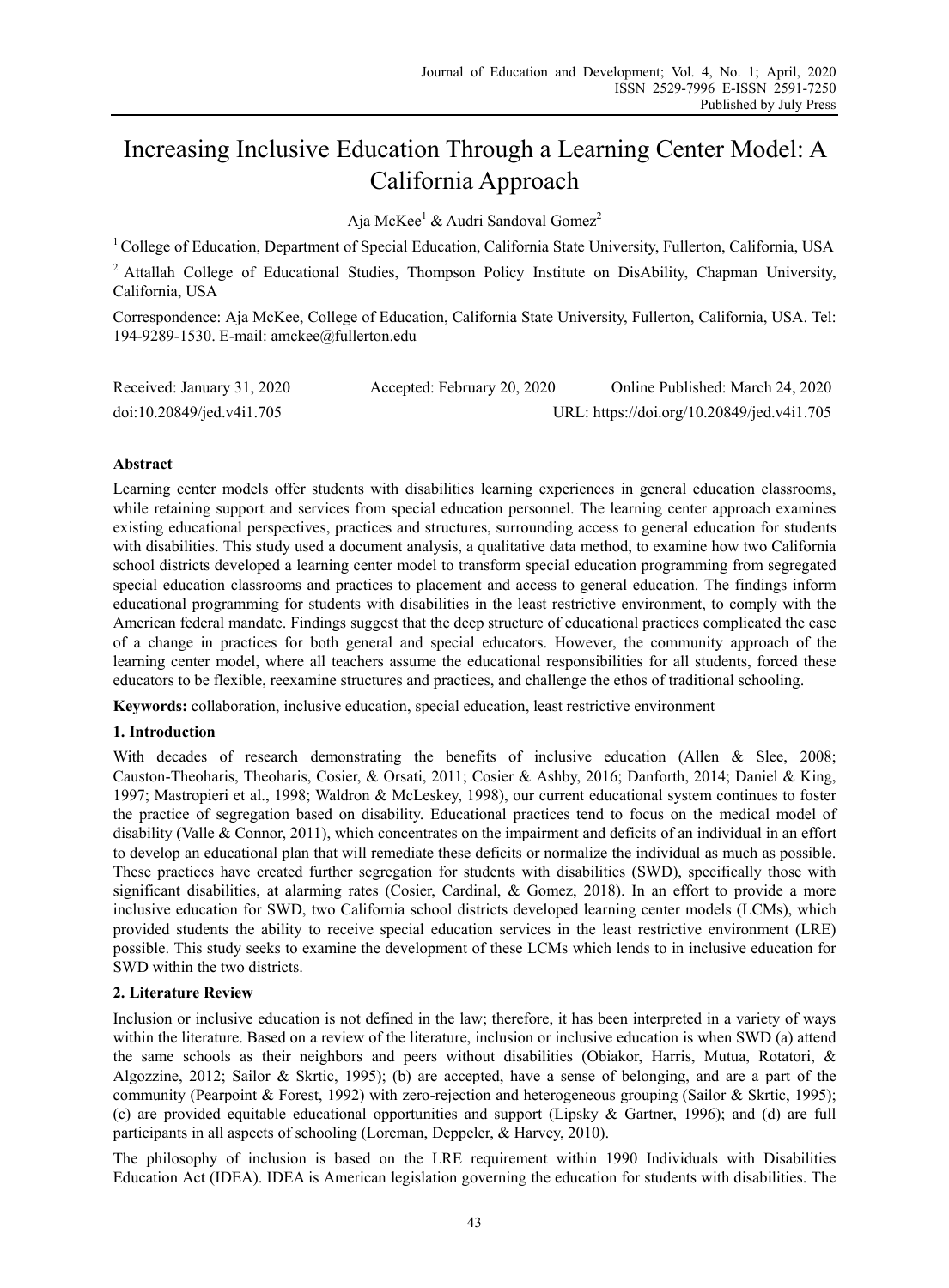IDEA mandates students who are eligible to receive special education services be educated in the LRE from a continuum of educational services. LRE regulations state:

To the maximum extent appropriate, children with disabilities, including children in public or private institutions or other care facilities, are educated with children who are not disabled, and special classes, separate schooling, or other removal of children with disabilities from the regular educational environment occurs only when the nature or severity of the disability of a child is such that education in regular classes with the use of supplementary aids and services cannot be achieved satisfactorily.  $\S 300.114$ 

The assumption of LRE was and has been that SWD could have access to general education environments; however, there are no specific guidelines for the implementation of LRE. School teams are left to interpret this mandate based on student needs and supports, which has allowed for educational segregation to continue.

Although some may argue that the IDEA mandates LRE for SWD, Ashby and Cosier (2016) argued that the continuum of services special educators use to establish LRE is not always followed, citing court cases such as *Daniel R. R. v. State Board of Education* (1989). Oftentimes, IEP teams recommend more restrictive environments for SWD without first trying to service the student in the general education environment with supplemental aids and services. In an effort to move away from this practice of making more restrictive recommendations without first exhausting general education placement, the LCM demands a change of perspective and a change in educational practices. Students with disabilities are considered general education students first. Services and supports for SWD must then be decided upon and provided in the general education setting before it is determined that the student needs to move outside the general education class. This perspective enables all students a sense of belonging in general education, and SWD can remain at their home school and receive equitable educational opportunities and supports. The LCM provides a space where all students and teachers work and learn collaboratively.

In fact, Cosier and Ashby (2016) substantiate that special education is a service and not a location, meaning that services for SWD can take place in any environment. This is notable because it sheds insight into the movement of special education services, and the need for not just placement and location-based discussions, but for general educators to be trained on how to best work with SWD. General education teachers are not often provided with the training and supports they need to understand how to service SWD in general education settings (Berry, 2011; Kosko & Wilkins, 2009; Shaffer & Thomas-Brown, 2015). There are various ways in which this can be addressed, with professional development as key to moving towards inclusive reform (Cosier, 2016). Professional development has the ability to provide educators with theoretical and practical knowledge of inclusion. This is important because Cosier (2016) argued, "If teachers do not understand the deeply rooted social oppressions and civil rights perspective of why we need more inclusive schools, they may be more likely to revert to segregated service delivery models (p. 309). In order for inclusive education to be sustainable, educators must understand practical strategies on how to include SWD in the LRE, but also believe inclusion is a right and that all children deserve an equitable education in the LRE.

Students with disabilities have had less opportunities to be educated in general education classrooms. Students with severe disabilities are more frequently educated in segregated environments and away from their peers without disabilities (Morningstar, Kurth, & Kozleski, 2014). Particularly in California, access to general education classrooms for students with disabilities has varied based on severity of disability (Cosier, Sandoval Gomez, Cardinal, & Brophy, 2020). Most recently, proposed California State A.B. 1914 (2020) recommends, "...increasing opportunities for pupils with disabilities to meaningfully participate in general education." This legislature provides guidance on why and how inclusive education could be increased, while the programming itself will be left to each district within the state. One way in which schools in California have increased their inclusive practices is through the development and implementation of the LCM.

The purpose of this study was to examine how two California school districts moved from self-contained special education programming models to an LCM approach, resulting in an exponential increase of access to general education for SWD. With the onset of the LCM model, the students in the self-contained, separate special education classrooms in these respective schools, were placed within general education classrooms. This allowed all students to be identified as general education students having access to general education environments. This came with the expectation that students who identified with having a disability would require explicit programming, support, and services to ensure their unique needs were being met in order to remain compliant with the Individualized Education Program (IEP).

This process of the LCM required consistent and ongoing collaboration, planning, professional development, and coaching. The research questions addressed in this study included: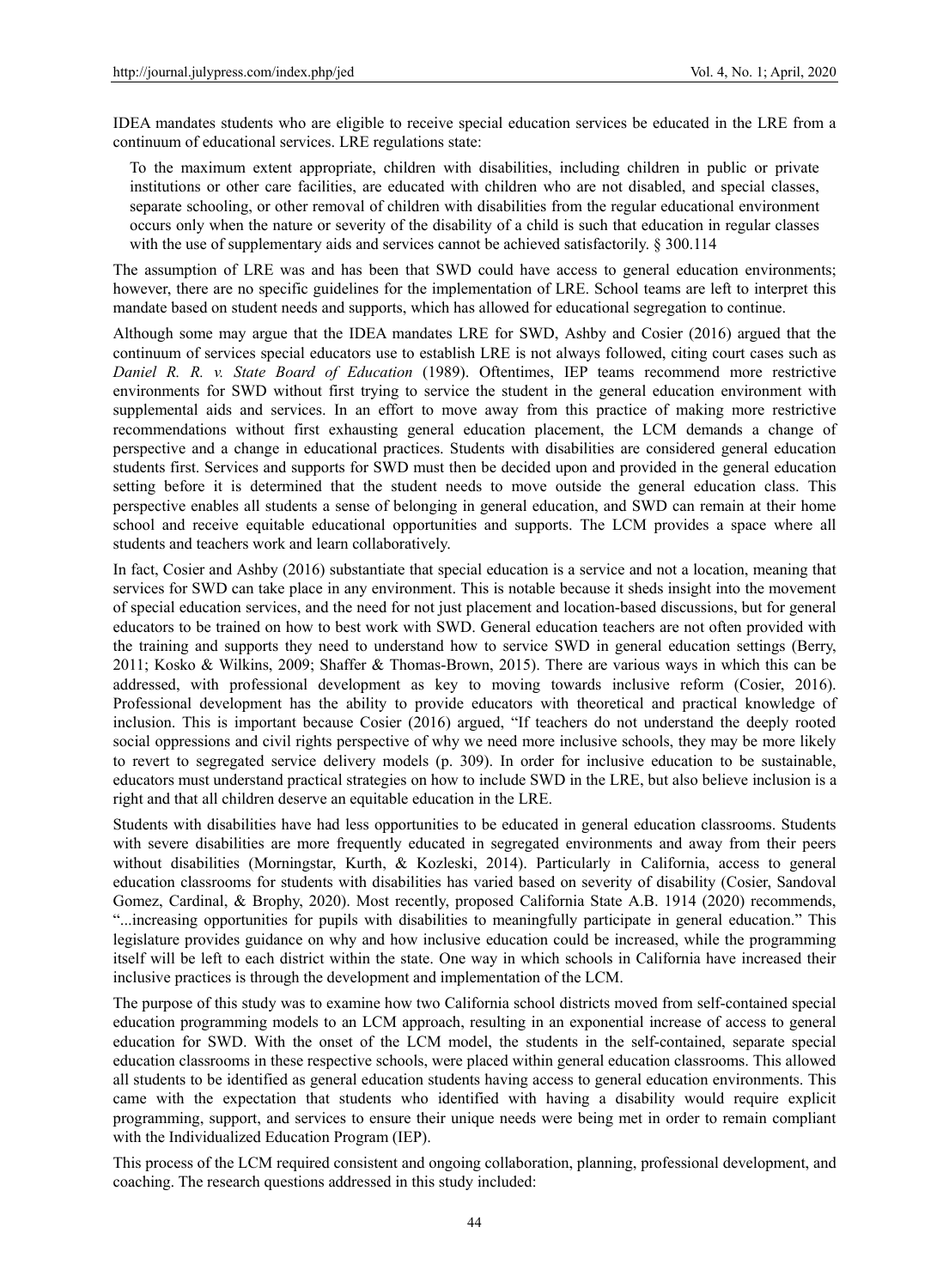- (a) How did the learning center model change (if at all) the teachers' pedagogical practices in teaching students with disabilities?
- (b) How do programmatic changes to the delivery of special education services impact teachers' perceptions (i.e., attitude, viewpoint, impression)?

Through the accumulation and examination of documents (e.g., internal communication, professional development presentations, anecdotal records, assessment records, planning meeting documents, agendas, annual reports, and surveys) over the course of 15 months, school leaders and staff identified the successes and barriers in developing and implementing the LCM to promote inclusive schooling. In conducting a thorough and systematic document analysis, the researchers gained insight on how these school districts made programmatic changes to increase access to general education for SWD.

#### **3. Method**

#### *3.1 Research Design*

In this qualitative research study, document analysis was conducted by reviewing and analyzing documents developed during the initial stage and implementation of LCMs in California two school districts, across seven elementary schools. Document analysis allowed for these data to purposefully be analyzed and interpreted to develop an understanding of this shift in educational practices. This systematic procedure was applicable in understanding this single phenomenon (Bowen, 2009).

#### *3.2 Participants and Sampling Procedures*

Purposeful sampling was conducted to obtain participation of districts that were undergoing work in developing and executing a LCM approach to their educational programming. Criteria for the districts included schools that were in the initial planning phases of developing LCMs or that had recently begun development of LCMs within the past two years. One district, with a population of 22,000 K-12 students, was in the first year of implementing a LCM at one of the elementary school sites, which was being established as a pilot site. The second district, with a population of 34,000 students, was in the process of implementing LCMs at six of their elementary schools, all which were established within the last two years. These seven elementary school sites across the two districts were examined in this research. Each LCM site included general and special education teachers, general and special education administration, paraeducators, as well as special education teachers on special assignment (TOSAs).

#### *3.3 Data Collection*

Document collection spanned the course of 15 months. Once receiving Institutional Review Board (IRB) approval, all documents relating to the LCM were collected and analyzed. During the development and implementation of the LCMs, school districts created new organizational structures and implemented professional development trainings which resulted in a significant number of documents that were included in this analysis. Additionally, meetings to discuss the development of the LCMs, as well as the ongoing support provided to staff involved with LCMs, were documented. These primary sources took on various forms (e.g., internal communication, professional development presentations, anecdotal records, assessment records, planning meeting documents, agendas, annual reports, and surveys) and were compiled in an effort to undergo document analysis (McMillan, 2000). The documents were descriptive in nature, serving the purpose of explaining a current event happening in educational planning and programming (Best & Kahn, 2003) in order to best meet the IDEA LRE mandate.

#### *3.4 Data Analysis*

Document analysis has become an increasingly used method and provides researchers the opportunity to delve deep into materials (Bogdan & Knopp-Biklen, 2016). Further, document analysis provides data-rich material that highlights "how the people who produced the materials think about their world" (Bogdan & Knopp-Biklen, 2016, p. 132). For this research study, once data were collected, Tesch's (1990) 8-step coding process was used to develop categories of the data. These categories were developed into a conceptual map to provide a visual. Last, a narrative was written for each category, highlighting the results of the study.

#### **4. Results**

Results of this study suggest that the LCM did have an effect on teachers' pedagogical practices and their perceptions on teaching SWD. The findings were categorized under three themes: (a) Finding the Grey; (b) Reexamining Structures and Practices; and (c) Challenging the Ethos of Traditional Schooling. Further description of each theme is provided in the following section.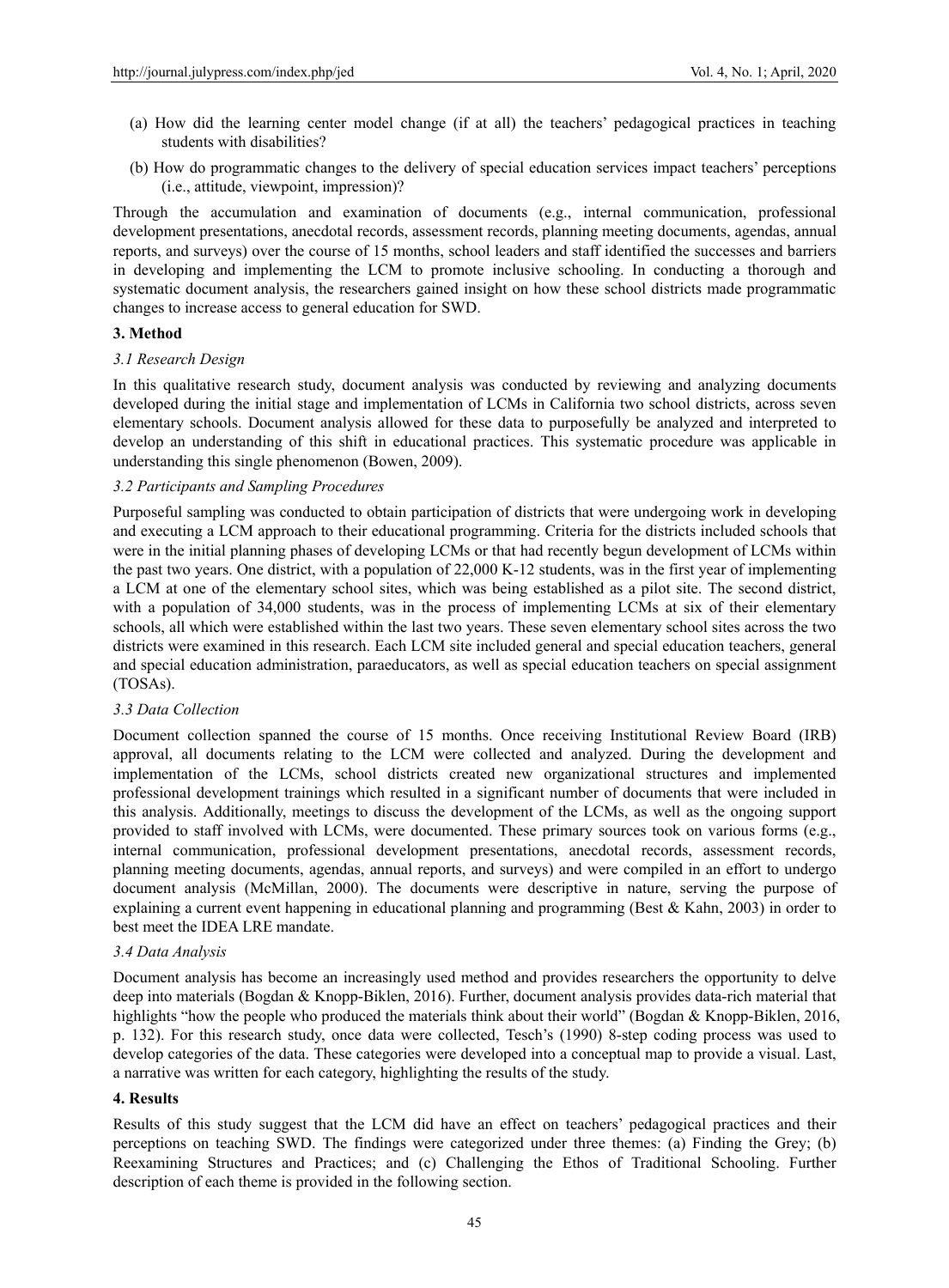#### *4.1 Finding the Grey*

The theme Finding the Grey ascribed to the notion that LCM practices were not concrete in planning or application. Additionally, the theme speaks to educators and administrators, acknowledging the importance of flexibility in approach. This theme was twofold: (a) flexibility in approach to working with SWD, including programming and implementation of practices; and (b) examining behavior through an alternative lens.

The flexibility of the LCM compelled teachers to be adaptable in their approach to providing accessible instruction while meeting the legal responsibilities outlined in IEPs. This model required teachers to be responsive to the needs of students, which highlighted their desire to view educationally related needs in a black or white manner. As student needs changed over the course of the academic year, teachers needed to adjust their teaching and instruction to meet new demands, which at times posed challenges. One teacher explained, "I have to constantly be aware of [students'] perceptual, physical, and emotional needs . . . there are a lot of moving parts in my class." Another teacher shared:

When it comes to academic needs it is extremely difficult for me to meet students' needs that are more than two grade levels below my class . . . as the SAI [specialized academic instruction] teacher sees and pulls my students every day, we collaborate a lot more to discuss the needs of my students.

Finding the Grey in the LCM required consistent collaboration between the general and special education teachers. Collaboration between these teachers provided varying levels of expertise to meet a wide range of needs, especially for students who are academically far behind.

Providing instruction accessible to a range of learners was reflected in discussion, specifically surrounding modified work. Teachers demonstrated a need to understand how and when to modify student work, as well as when to introduce functional curriculum. Discerning when the appropriate time to move a student from grade-level curriculum to modified curriculum was a struggle for special and general educators alike. One special educator shared, "While students can still access grade-level content, there are still large gaps in the students' knowledge." Although special educators expressed difficulty making the decisions to move students to modified work, general education teachers felt supported and experienced success in making curricular accommodations and modifications when provided with the support of their special education colleagues. With the increased collaboration between general and special educators within the LCM model, students' academic needs were being met in the general education classrooms.

In addition to struggling with the idea of moving students to modified curriculum, student behaviors posed a barrier to successful inclusion. Understanding that behavior, oftentimes considered "maladaptive," derives from preconceived notions of what is acceptable and unacceptable behavior in a classroom setting; this notion provides educators an opportunity to view their students' behavior from a position that highlights that the problem does not lie within the child, but rather the environment and situation surrounding the child (Orsati, 2016). Examining behavior through a lens other than a traditionalist behaviorist lens can help educators learn how behavior is socially constructed.

The issue of taking a traditionalist approach with behavior is problematic in two ways. First, staff mentioned that when a student with a disability was not a good fit in the general education classroom, the student spent a significant amount of time by themselves, where if the student was in a self-contained classroom, the student would be with a group. Second, one psychologist noted, "Self-contained classrooms are becoming a dumping center for behaviors." These ideas conflict in the sense that school staff believe students will benefit if grouped together based on the commonality of having a disability or sameness of needs and/or abilities. However, staff also acknowledged that segregated settings end up as a place where students with perceived maladaptive behaviors often land, which is not the objective of the special education system. The importance of this dilemma cannot be overlooked. Educators are under pressure to address anything that undermines instruction, and behavior deemed unacceptable for classrooms aligns with this category.

#### *4.2 Reexamining Structures and Practices*

The theme Reexamining Structures and Practices is defined as a need for current practices to be evaluated and critically examined. These practices include: (a) a need for additional time for collaborating and planning for instruction (b) a need for professional development and ongoing coaching; and (c) accepting and understanding how to provide academic access and grade students with more significant needs. Within the current structures and practices, data reflected these barriers, which are in need of reform.

#### 4.2.1 Time Is of the Essence

A need for additional time arose throughout the data. This time was needed for collaborating and planning for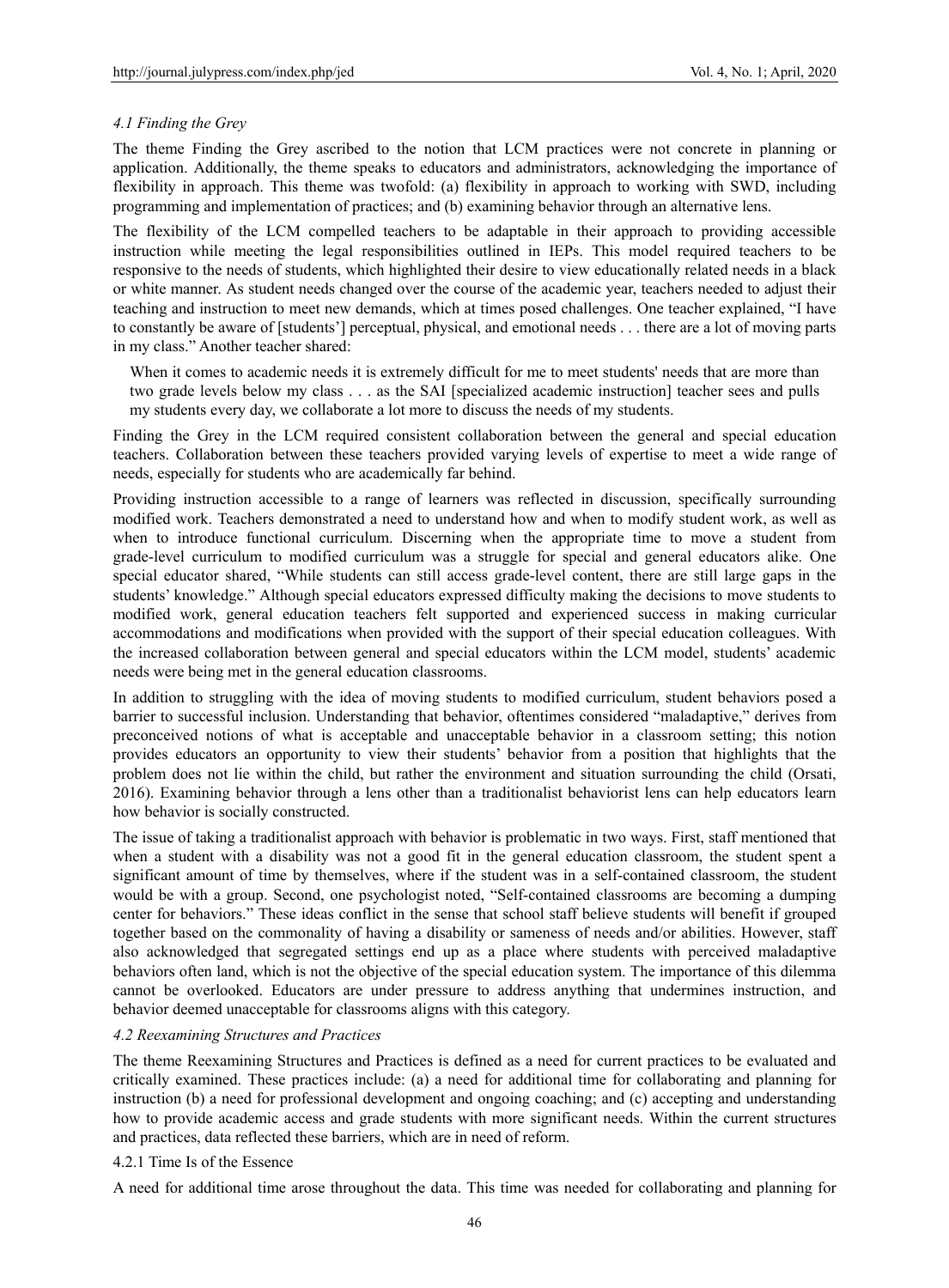instruction. When working with students identified as having significant support needs, special educators were unsure of what to do when the students were unable to do the work their general education counterparts were doing, but they also did not demonstrate a need for modified work. Special educators were confused as to how much time students needed for push in services (where the special educator and staff work with the student in the general education setting) versus pull out services (where the student goes to a separate room or area to work with the special educator and special education staff). One teacher shared, "What happens when students have overlapping characteristics? Students with similar needs may end up in different places." This quote signifies the teachers' uncertainty about recommending services (e.g., restrictiveness, setting) resulting in placement recommendations. One way to address this concern is to provide the special and general educators time to discuss students, their needs, and how and where these needs are best met.

Educators frequently reported that time is needed to plan instruction for learners of varying abilities and for staffing, such as scheduling student services and instructional assistants. In fact, educators and principals discussed professional learning communities (PLCs), sharing that while the district provided time for planning, PLC time often did not apply to this type of planning. In some schools, special and general educators did not plan together. Special educators felt as though the PLCs on their campus were not applicable, meaning the time did not address the needs or approaches needed to work with SWD. This prompted groups of special educators to form PLC groups districtwide (e.g., mild/moderate and moderate/severe groupings) to plan with others who had similar groups of students they served. The idea to take from this is that PLC time must incorporate this type of work. When PLC time does not address instructional planning for all students, SWD are left by the wayside, and general and special educators are unprepared to work with SWD in a cohesive manner in the general education setting. In addition to planning time, educators and other school staff stated a need for training. Discussion of professional development and ongoing coaching was seen as a key component to making the LCM successful.

4.2.2 A Need for Professional Development and Ongoing Coaching

A need for professional development, including ongoing coaching arose. Professional development is an opportunity for teachers to continually learn and expand their knowledge base in the field of education.

The theme of professional development and ongoing coaching was prevalent in the feedback from educators and administrators involved in the LCMs. Coaching and feedback in the moment are critical, and although some schools provided teachers schoolwide professional development, there is a need for direct coaching and technical support where issues or concerns can be addressed and worked through with educators in real-time. One administrator expressed how the timeliness of feedback was key in his efforts to support and coach his staff with the implementation of LCMs. Another administrator commented on how he restructured his PLCs to support the LCM: "PD in the form of PLC between [special education] teachers' and learning center teachers is great to discuss best practices." The increase of collaboration and planning time allowed teachers to enhance their practices and successfully teach students with a variety of unique needs.

As part of the LCM, both school districts, across a total of seven schools, had Teachers on Special Assignment (TOSAs) who worked with special and general educators on a variety of identified needs, however, the data showed that providing only verbal feedback was not always successful in developing the skillset of teachers working in these environments. Input from staff surveys and anecdotal records indicated that demonstration and providing hands-on support was most successful in developing one's practice. One teacher commented that one of the biggest challenges faced at her school site was obtaining training that she felt was relevant for both the general and special educators, "I have many years of experience with students with academic, behavioral, and social needs. However, I have not had much training specifically for [SWD] and their specific needs or severity of their needs." Another teacher stated, "General education teachers are now practicing special education teachers, without the training." Based on the input from the teachers, there must be an authentic effort to provide ongoing professional development and coaching to ensure successful teaching practices and implementation of LCMs.

4.2.3 Accepting and Understanding How to Provide Access and Grade Students With More Significant Needs

The findings from this study demonstrate how the LCM assisted in altering teachers' perceptions and practices regarding where and how SWD need to be educated, regardless of their perceived significance of disability. In fact, educators frequently commented on the increase of support from their counterparts in providing instruction that was appropriate and meaningful and that met the needs of all students. One teacher explained, "I feel the learning center model is improving my experience working with a range of students . . . under this model, I feel students are getting the extra help they need." As teachers' instructional practices evolved, SWD were becoming more successful with the core curriculum. For example, students demonstrated higher growth in their reading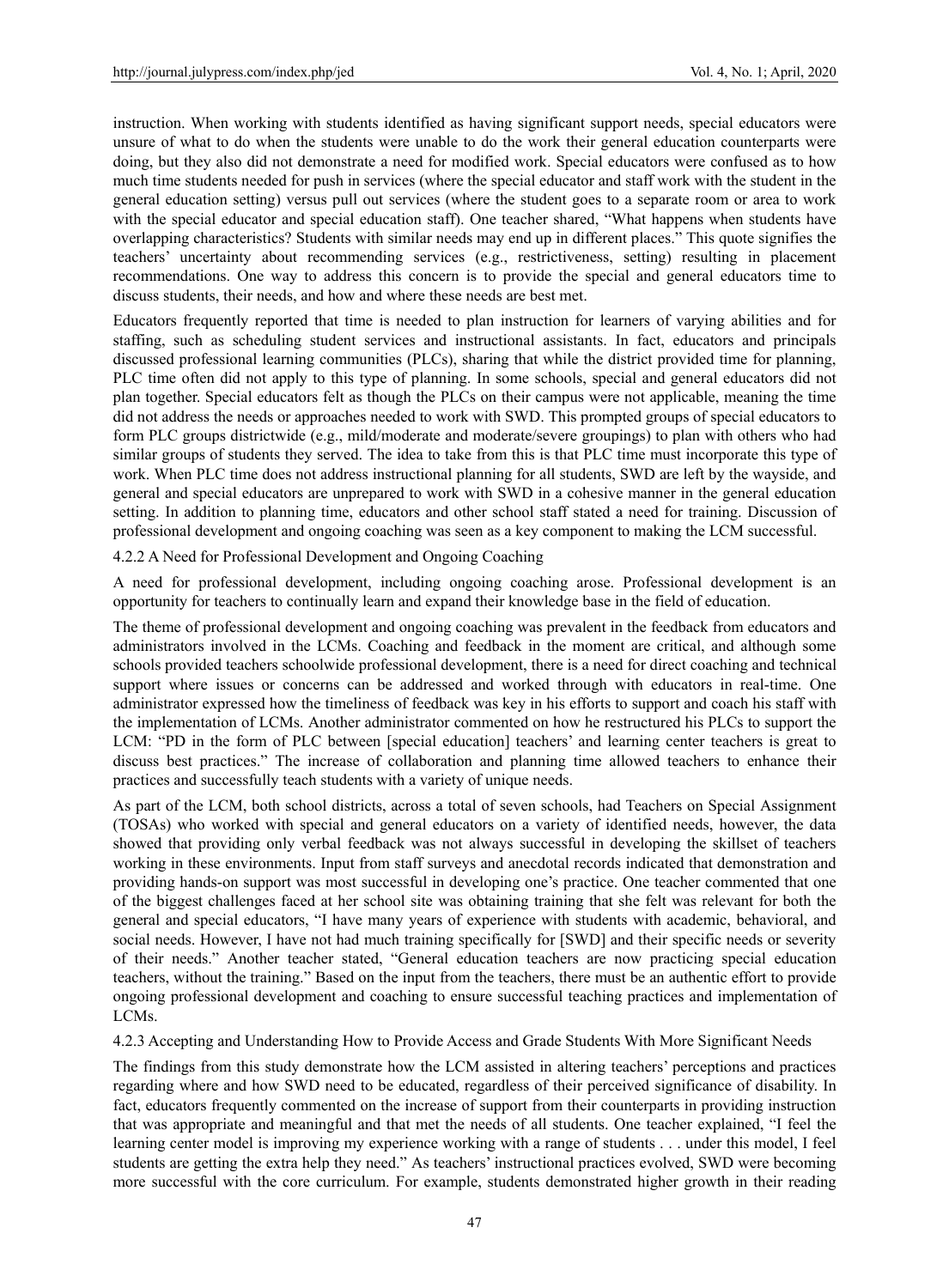scores within the LCM than when they were in segregated special education classrooms.

Teachers began to take notice of these benefits of LCMs. One teacher shared, "I am relieved to know that my student, who may be receiving services next year, will be in good hands as the special education team and I work together to support them." The increased collaboration between general and special education teachers challenged the dominant notion that specific teachers were qualified to teach specific students and opened up the ability of all educators to understand and accept students who were considered "more impacted."

In addition, grading for students with a wide variety of needs posed a challenge. One school staff asked, "Should grading should be done by grade level, or based on student ability?" This comment sparked discussion on best practices for grading and report cards. One of the documents used in the analysis provided grading guidelines. The grading guidelines existed prior to the implementation of the LCMs and outlined if students' grades should reflect a given accommodation and whether notations should be made on the report card. Likewise, the same document outlined modifications, stating that, if a student does engage in modified curriculum, it must be delineated on the students' IEP and that the students' grades reflect that a modification had been made to the general education curriculum. Last, teachers were unsure who the responsible party was for determining and giving the grade (special educator or general education). The point to take from this is even though the document outlining best practices for grading existed prior to implementation of the LCM, there was still confusion on the best practices of grading for SWD. With more students included in general education than before, both general and special educators were confused with grading, making this a barrier to inclusive education.

#### *4.3 Challenging the Ethos of Traditional Schooling*

The LCM approach challenged the beliefs of traditional schooling in the sense that SWD must be educated by special education teachers in special education classrooms. The LCM model supported the notion that all students should be educated with one another with the proper supports and services to meet the needs of each learner. As general education teachers were broadening their skillset in providing curriculum that was more universally designed for students with a variety of needs, special education teachers realized their approach to individualization for all special education students was a concept that needed to be reexamined. Instead of providing a separate curriculum to "individualize" for SWD, the same curriculum was being used for all students, but the supports and accommodations differed based on student need. The potential barriers to accessing the curriculum was examined, and general and special educators worked alongside one another to develop strategies and approaches to ensure all students could successfully access the curriculum. Since SWD were primarily in the general education classroom, the learning center space developed into a location that allowed for any student to receive extra support when needed. This space also allowed for teachers to split up their class and have small learning groups when general and special education teachers worked collaboratively. Therefore, this space was not viewed as the special education classroom, but as an additional class on campuses that was used by many students and teachers.

These changes of practices allowed general and special educators to collaborate and no longer work in silos. However, reshaping the notion that general education can be for students with and without disabilities is challenging because segregation has been ingrained within the educational structure. One teacher commented, "Students that are capable to be in a general education class benefit from being in my class for the majority of the day and are able to work in small groups with the [special education teacher]." However, this teacher also reported:

General education is not a setting for all students. Some students are struggling in class. I have a student that cries almost every day, because she is so aware of how below grade level she is, and this is not the right environment for her.

Reexamining the situation to decipher whether the student struggling is due to the lack of curriculum accommodation, academic and behavioral support, or appropriate delivery of instruction is typically overlooked, as the behavior and deficits of the students become the focus, which typically results in a change of educational placement to a more restrictive, oftentimes segregated setting.

It is important to note that despite teachers successfully educating students with all abilities, some teachers expressed that there is a need for alternate location and programming for students with moderate to severe disabilities. Nevertheless, since all students were educated with one another, the distribution of SWD, specifically those with moderate and severe needs, across several general education teachers allowed for authentic proportionality, meaningful participation with neurotypical developing peers, and an equitable workload for teachers.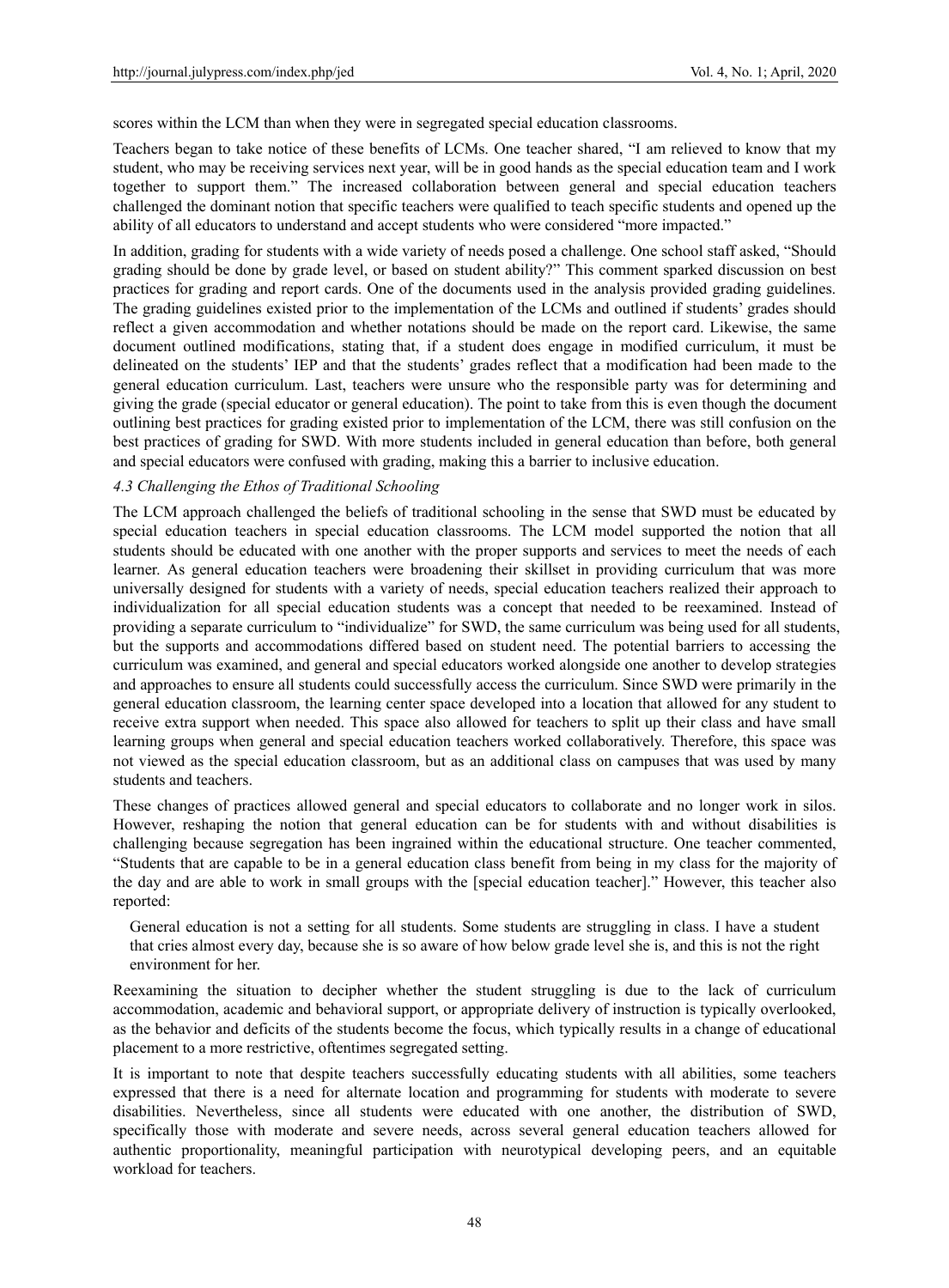#### **5. Discussion**

The findings from this study are significant, as they provide insight into teachers' perception of educating SWD to inform the practical knowledge of making inclusive practices successful using an LCM approach. The LCM allowed for general and special education teachers to collaboratively provide accessible instruction while meeting IEP requirements to ensure the success of SWD in the general education classroom. This model forced educators to acknowledge the need of a flexible approach to meet the "moving parts" of their work. This can be seen in the educators' exploration of curriculum and discussion of when to move students to a modified curriculum. This barrier to inclusive education has long existed and is known as "modification dilemma" (Bacon, 2016; Bacon & Ferri, 2013). Bacon (2016) explained this dilemma:

The ideology being perpetuated [from this state-level policy maker] reveals a rigid understanding of curriculum that assumes that children who progress nonlinearly through grade-level curriculum do not deserve to be included in general education classrooms. This logic has resulted in many districts creating new tracks of self-contained classes for students with disabilities who cannot keep up with the pace of general education classes or who presumably need modifications on course work. (pp. 50-51)

Understanding when to move a student to modified curriculum is not easy. Not only is it challenging to know when a student is unable to access the curriculum due to difficulty with content as opposed to the way in which the curriculum is presented, but this movement to modified work can tap into an educators' feelings of "belonging." When SWD are unable to keep pace with their able-bodied peers, educators may feel SWD do not belong and should be with other students who work at the same level or pace. Modified curriculum within the LCM model would consist of the same content, but the student output may differ from their typically developing peers. Capturing the content while making the curriculum accessible is key to student success, and educators may need to be trained on how to do this type of work. Professional development should focus on addressing this obstacle so that educators have a better understanding of what warrants a move to modified curriculum and how to work through feelings of belonging regardless of perceived ability. In addition to the challenge of making curriculum accessible for all students, student behavior can significantly impact students' success in general education.

Although there is increased research in positive behavioral interventions and supports (Horner & Sugai, 2015), and districts have increased personnel designated specifically for behavioral supports, behavioral challenges are still cited as an ongoing reason SWD are unable to be included in general education settings (Causton-Theoharis et al., 2011). School personnel develop classroom behavioral expectations and strategies, and when students do not fall within these expectations, they often are viewed as the "problem." In other words, the obstacle becomes the student. This results in students not "fitting in" to the general education classroom and oftentimes being recommended by the IEP team to move to a more restrictive environment such as a special education self-contained classroom.

The development and implementation of the LCMs allowed both general and special education teachers to work collaboratively to plan and teach students of all ability levels in the general education setting (Causton & Tracy-Bronston, 2015; Cosier & Ashby, 2016). With varied expertise, this collaboration changed how teachers delivered core content to meet the unique needs of all learners in the classroom. As a result, communication and collaboration increased between educators, and the confidence of general education teachers improved as they felt they had the necessary supports and strategies to teach SWD in their classroom. Causton and Tracy-Bronston (2015) highlight the importance of collaboration by arguing that, when special and general educators work together, they demonstrate increased creativity, develop meaningful support systems and experiences for students, and encourage humanistic behavior supports and positive relationships with students. This finding is notable because, although collaboration is deemed important, minimal time is dedicated to working together to support SWD. Although both districts in this study implemented PLCs, they were focused on other types of work, resulting in teachers to segregate themselves from their counterparts to find meaning in that dedicated time.

General and special education teachers began to shift in their beliefs that SWD should only be educated in the special education classroom with individualized instruction. However, there was continued belief by some teachers that there is a need for alternate locations and programming for students with moderate to severe disabilities because of the intensity of their educational and behavioral needs. There was a belief that the LCM was ideal for a specific learning profile, one less impacted by their disability. Furthermore, many teachers perceived this model to only be effective when given time to collaborate with one another and with the appropriate supports in educating SWDs in inclusive environments.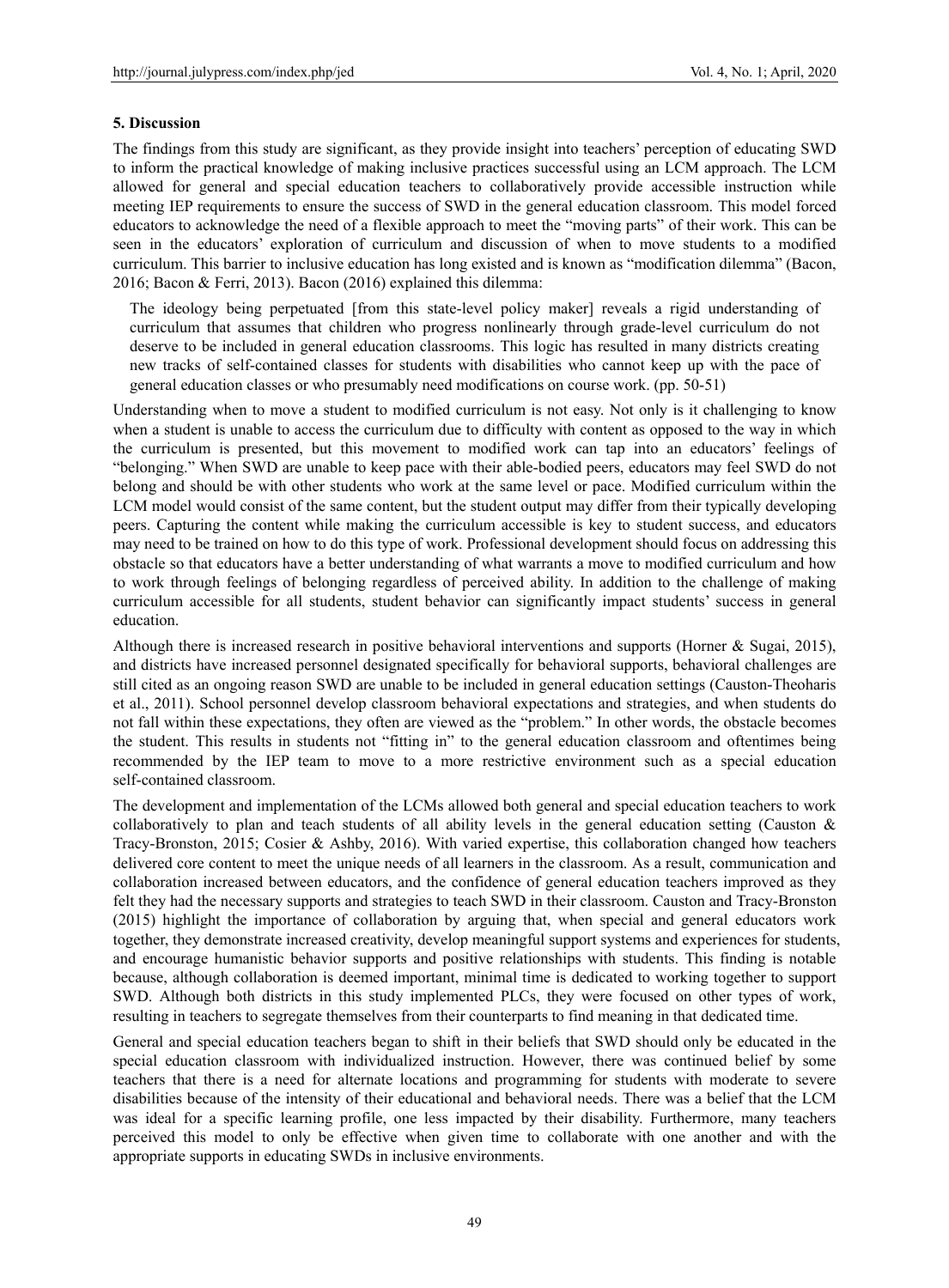#### **6. Limitations**

There are several limitations in this study including the generalizability due to the small sample size, the limited time in which data were collected, and schools differing in how they approached and implemented LCMs. Additionally, researcher bias must be addressed.

First, this study included seven schools across two school districts implementing LCMs at the time the documentation was collected. All seven schools were elementary schools, limiting the results further to this specific population of students. Second, data were used from a 15-month period, providing a limited scope on the development of LCMs and their outcomes. Having data from a longer period of time would provide an opportunity to conduct a more comprehensive analysis. A third limitation is the approach and implementation of LCMs differ between school sites. Although there is an underlying foundation of LCMs, each school is unique in its own culture and community they serve. In fact, in this study one district was a decentralized district, which played a significant role in the development and implementation of the LCMs, as this model allowed school sites increased independence with more autonomy than schools may receive in a centralized district. Further, having one district that is centralized and one that is decentralized results in differences in the organization of the districts and how programming may be conducted.

Last, both researchers worked at the respective districts included in the study and were involved in either the development and/or implementation of the study. The researchers' involvement in the districts and their role in LCM development and implementation may have elicited bias. The researchers were privy to information to which they may not have otherwise had access given their work roles at the time. However, the role of the researchers within the districts also brings an increased level of understanding of the districts' organization, functioning, and practices, which benefits the research by producing increased depth and analysis in these results.

#### **7. Implications**

Special education has become a place or location where SWD are educated as opposed to a service provided to SWD. Increasing inclusive education disrupts the traditional structures of schooling in how and where SWD should be educated. Furthermore, the lack of technical support, training, and education, for both general and special education teachers, hinders teachers' skills in working collaboratively to provide SWD a comprehensive, rigorous education with appropriate supports necessary to develop successful inclusive practices.

In an effort to increase inclusive learning centers, all teachers must assume the educational needs for all students. Teachers and support staff must work together in a collaborative, community approach in which the presumption of competence is assumed for all students. The way in which prospective and practicing teachers are trained must be examined. The implications from this study call for suggested future research, specifically related to training in teacher preparation programs and the ongoing education and training of teachers. Learning centers require a foundational knowledge base of educating students with diverse learning profiles. Therefore, to successfully implement an LCM, future research should address how teacher preparation programs are training all pre-service educators to teach SWD and students with diverse learning needs. Furthermore, future research should examine how ongoing training is provided to current teachers in an effort to have inclusive practices. Efforts made to investigate professional learning for pre-service and in-service teachers can support the development of greater inclusion in the classroom.

#### **8. Conclusion**

Given the diversity in today's schools, general education teachers will encounter students with unique educational needs. The LCM approach allows for both general and special education teachers to work collaboratively on a consistent basis and provide appropriate curriculum for students with a range of needs. This flexible approach challenges the deep structure of schooling by creating a community approach within a school setting where all teachers assume the role and responsibility for all students. This approach negates the notion of special education and general education silos and disability hierarchy. Further, the approach challenges the current teacher preparation programs and school districts to reevaluate preservice training and in-service professional development for all educators.

#### **Acknowledgements**

Thank you to the two California school districts that participated in this research study. Your participation enables other districts to learn from your work and experience.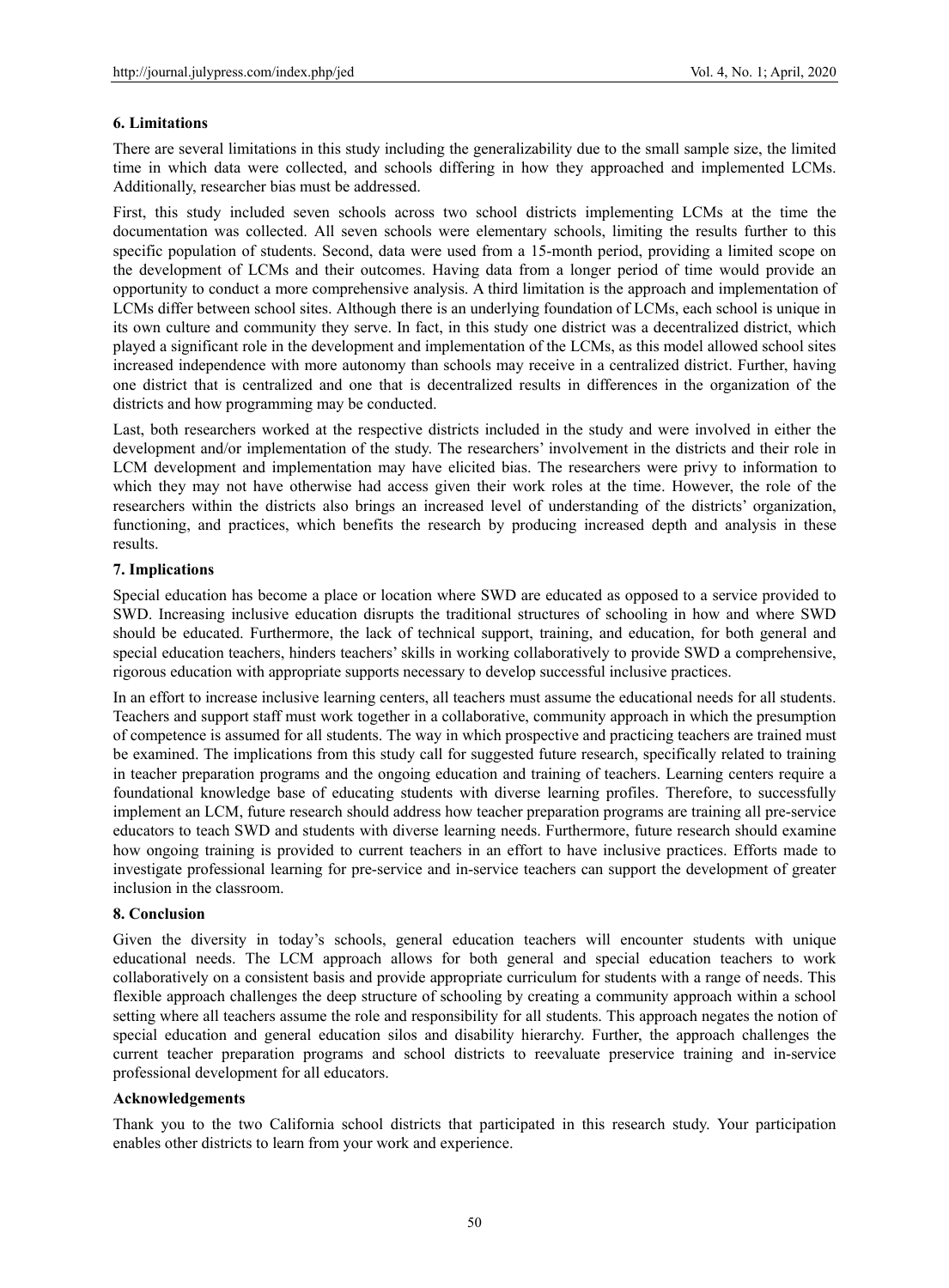#### **References**

Allan, J., & Slee, R. (2008). Doing inclusive education research. In S. L. Gabel, & S. Danforth (Eds.), *Disability & the politics of education: An international reader* (pp. 141-159). New York, NY: Peter Lang.

Ashby, C., & Cosier, M. (2016). The work and history of special education. In M. Cosier, & C. Ashby (Eds.), *Enacting change from within: Disability studies meets teaching and teacher education (pp. 21-38). New York,* NY: Peter Lang.

Bacon, J. K. (2016). Navigating assessment: Understanding students through a disability studies lens. In M. Cosier, & C. Ashby (Eds.), *Enacting change from within: Disability studies meets teaching and teacher education* (pp. 39-60). New York, NY: Peter Lang.

Bacon, J. K., & Ferri, B. (2013). The impact of standards-based reform: Applying Brantlinger's critique of "hierarchical ideologies". *International Journal of Inclusive Education, 17*, 1312-1325. https://doi.org/10.1080/13603116.2013.826290

Berry, R. A. W. (2011). Voices of experience: general education teachers on teaching students with disabilities. *International Journal of Inclusive Education, 15*(6), 627-648. https://doi.org/10.1080/13603110903278035

Best, J. W., & Kahn, J. V. (2003). *Research in education* (9th ed.). Boston, MA: Pearson.

Bogdan, R. C., & Knopp-Biklen, S. (2016). *Qualitative research for education: An introduction to theories and methods.* New York, NY: Pearson.

Bowen, G. A. (2009). Document analysis as a qualitative research method. *Qualitative Research Journal, 9*(2), 1-14.

Causton, J., & Tracy-Brontson, C. P. (2015). *The educator's handbook for inclusive school practices.* Baltimore, MD: Brookes.

Causton-Theoharis, J., Theoharis, G., Cosier, M., & Orsati, F. (2011). Does self-contained special education deliver on its promises? A critical inquiry into research and practice. *Journal of Special Education Leadership*, *24*, 61-78. Retrieved from http://www.casecec.org/resources/jsel.asp

Cosier, M., & Ashby, C. (2016). *Enacting change from within: Disability studies meets teaching and teacher education.* New York, NY: Peter Lang.

Cosier, M. (2016). Professional Development in inclusive school reform. In M. Cosier, & C. Ashby (Eds.), *Enacting change from within: Disability studies meets teaching and teacher education* (pp. 295-313)*.* New York, NY: Peter Lang.

Cosier, M., & Ashby, C. (2016). Disability studies and the "work" of educators. In M. Cosier, & C. Ashby (Eds.), *Enacting change from within: Disability studies meets teaching and teacher education (pp. 21-38). New York,* NY: Peter Lang.

Cosier, M., Cardinal, D., & Gomez, A. (2018). *A brief report: The state of inclusion and exclusion of students with disabilities in California school districts*. Presentation at the Thompson Policy Institute on Disability, DisAbility Summit 2018, Orange, CA.

Cosier, M., Sandoval Gomez, A., & Cardinal, D., & Brophy, S. (2020). Placement of students with extensive support needs in California school districts: The state of inclusion and exclusion. *International Electronic Journal of Elementary Education, 12*(3), 249-255.

Danforth, S. (2014). *Becoming a great inclusive educator.* New York, NY: Peter Lang.

Daniel, L. G., & King, D. A. (1997). Impact of inclusion education on academic achievement, student behavior, and self-esteem, and parental attitudes. *Journal of Educational Research*, *91*, 67–80. https://doi.org/10.1080/00220679700597524

Horner, R. H., & Sugai, G. (2015). School-wide PBIS: An example of applied behavior analysis implemented at a scale of social importance. *Behavioral Analysis in Practice, 8*, 80-85. https://doi.org/10.1007/s40617-015-0045-4

Kosko, K. W., & Wilkins, J. L. M. (2009). General educators' in-service training and their self-perceived ability to adapt instruction for students with IEPs. *Professional Educator, 33*(2), 1–10.

Lipsky, D., & Gartner, A. (1996). Equity requires inclusion: The future for all students with disabilities. In C. Christensen, & F. Rizvi (Eds.), *Disability and the dilemmas of education and justice* (pp. 145-155). Buckingham, England: Open University Press.